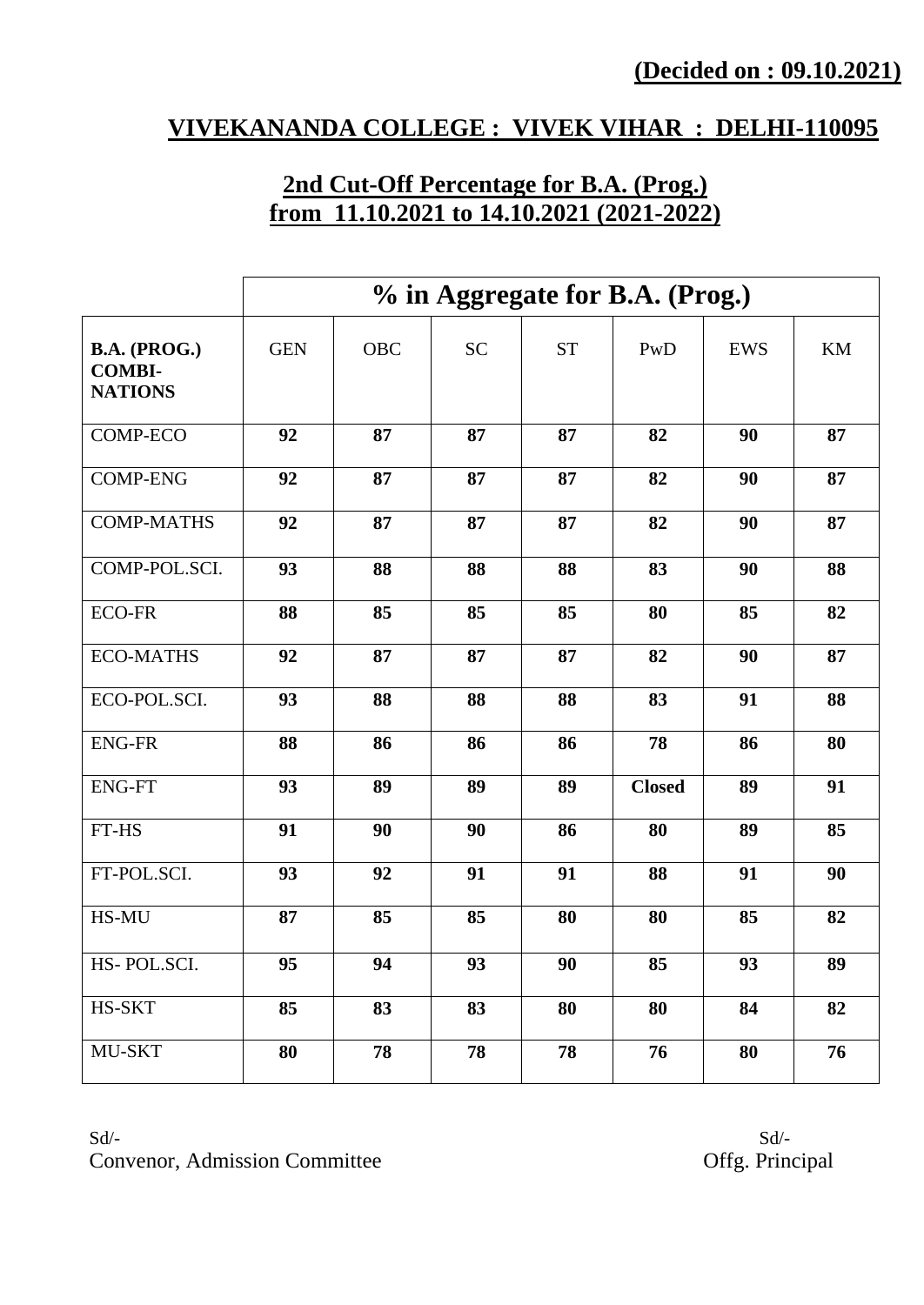## **VIVEKANANDA COLLEGE : VIVEK VIHAR : DELHI-110095**

## **2nd Cut-Off Percentage for Commerce and Other Hons. Courses from 11.10.2021 to 14.10.2021 (2021-2022)**

|                                     |       |            |           |           | % in Aggregate for commerce and other Hons. courses |     |    |
|-------------------------------------|-------|------------|-----------|-----------|-----------------------------------------------------|-----|----|
| <b>COURSES</b>                      | Gen.  | <b>OBC</b> | <b>SC</b> | <b>ST</b> | PwD                                                 | EWS | KM |
| B.COM.                              | 96    | 92         | 88        | 85        | 90                                                  | 94  | 88 |
| B.COM. (HONS.)                      | 97    | 94         | 90        | 87        | 92                                                  | 95  | 90 |
| B.A. (HONS.)<br>APP. PSY.           | 96.75 | 91         | 91        | 91        | 87                                                  | 94  | 91 |
| B.A. (HONS.)<br><b>ENGLISH</b>      | 94    | 92         | 92        | 92        | 78                                                  | 92  | 92 |
| B.A. (HONS.)<br><b>HINDI</b>        | 86    | 85         | 85        | 82        | 82                                                  | 85  | 82 |
| B.A. (HONS.)<br><b>HISTORY</b>      | 94    | 92         | 90        | 87        | 85                                                  | 93  | 85 |
| B.A. (HONS.)<br>POL.SCIENCE         | 94    | 93         | 92        | 92        | 87                                                  | 93  | 90 |
| B.A. (HONS.)<br><b>SANSKRIT</b>     | 65    | 63         | 60        | 60        | 60                                                  | 65  | 60 |
| B.SC. (HONS.)<br>HOME SCIENCE       | 88    | 86         | 83        | 83        | 83                                                  | 88  | 85 |
| B.SC. (HONS.)<br><b>MATHEMATICS</b> | 92    | 88         | 88        | 88        | 84                                                  | 91  | 88 |

 $Sd$ - $Sd$ -Convenor, Admission Committee **Offg. Principal**